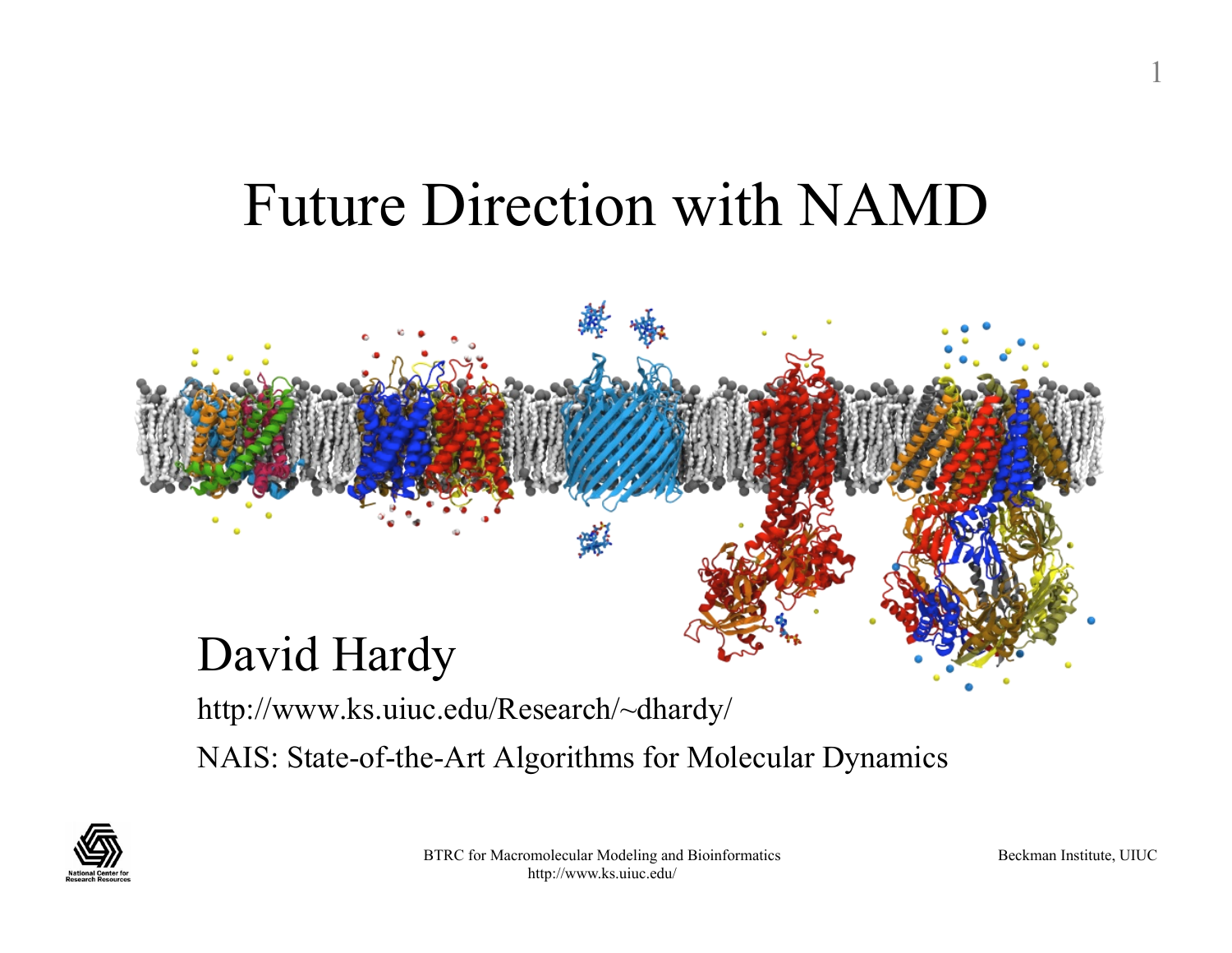#### Short-term Outlook

- Important for our software to support GPUs
	- GPU acceleration is being incorporated into new supercomputers
	- GPU-accelerated desktop workstations to replace cluster computing
		- Easier maintenance
		- Improved power consumption
- Both NAMD and GROMACS are in good shape for using GPU computing

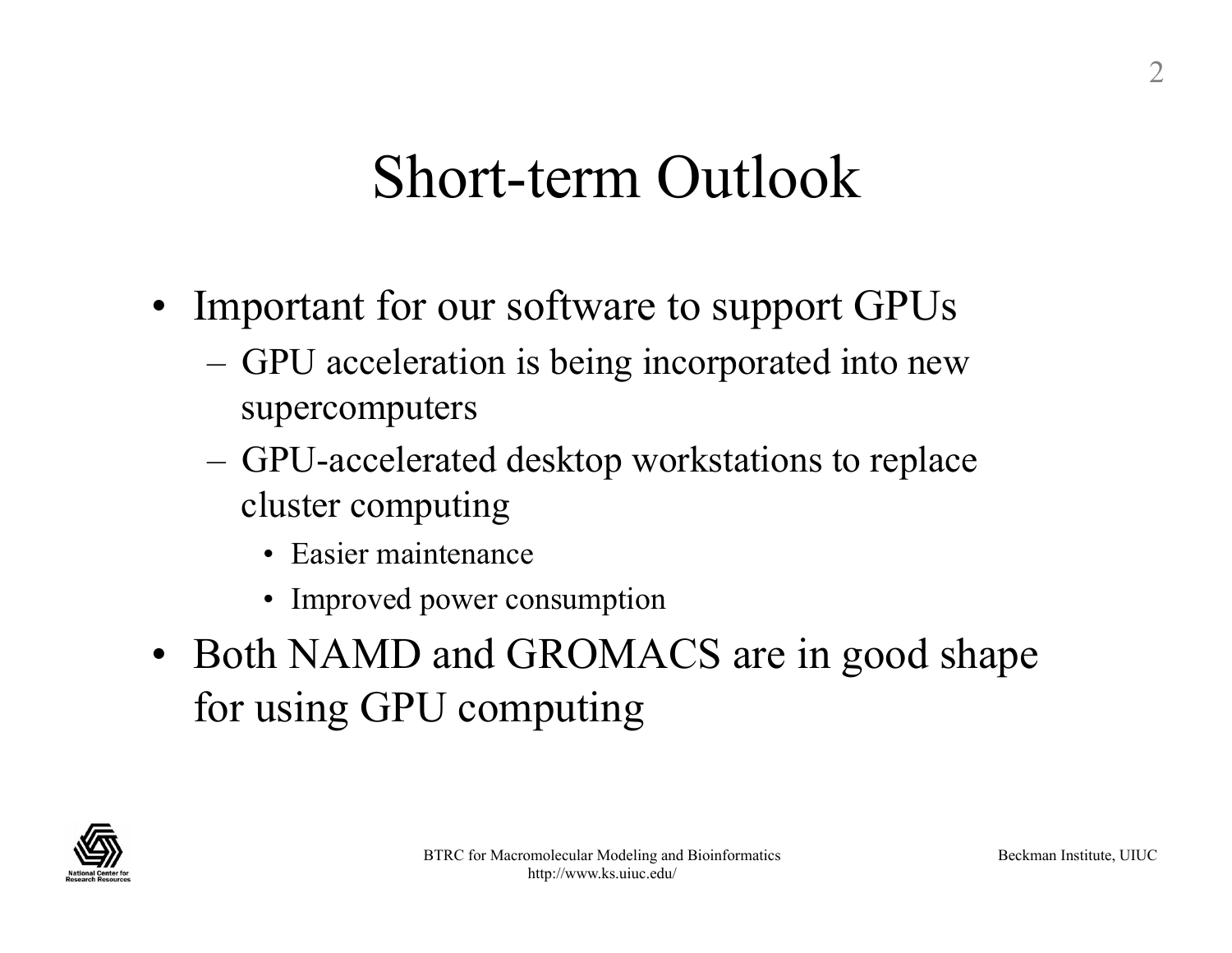## Trends in Computing Hardware

- Computing hardware will continue to get "wider" – Moore's Law is still in effect
- Core clock speeds have plateaued
- Memory hierarchies likely to get "deeper"
- Memory bandwidth not increasing at the same rate as compute cores and FLOP/s
- High performance software increasingly more difficult to develop

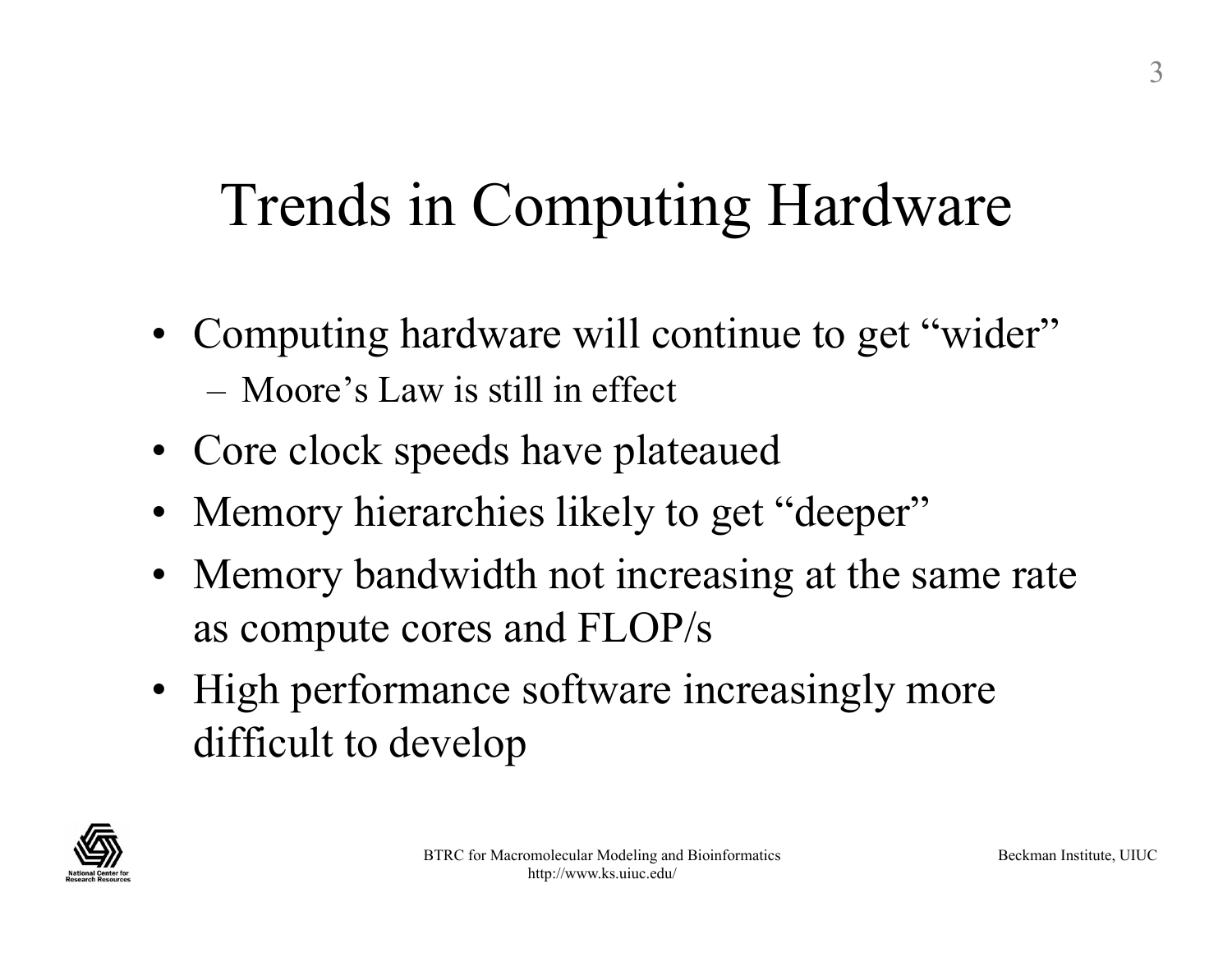## NAMD and Performance

- Could benefit from single core level performance improvements
	- SSE intrinsics within key computational kernels
- Could make better use of GPUs
- Asynchronous message-driven design is advantageous for large scale parallelization
	- Dynamic load balancing helps with hardware issues (e.g. system noise, recovery from failed nodes)